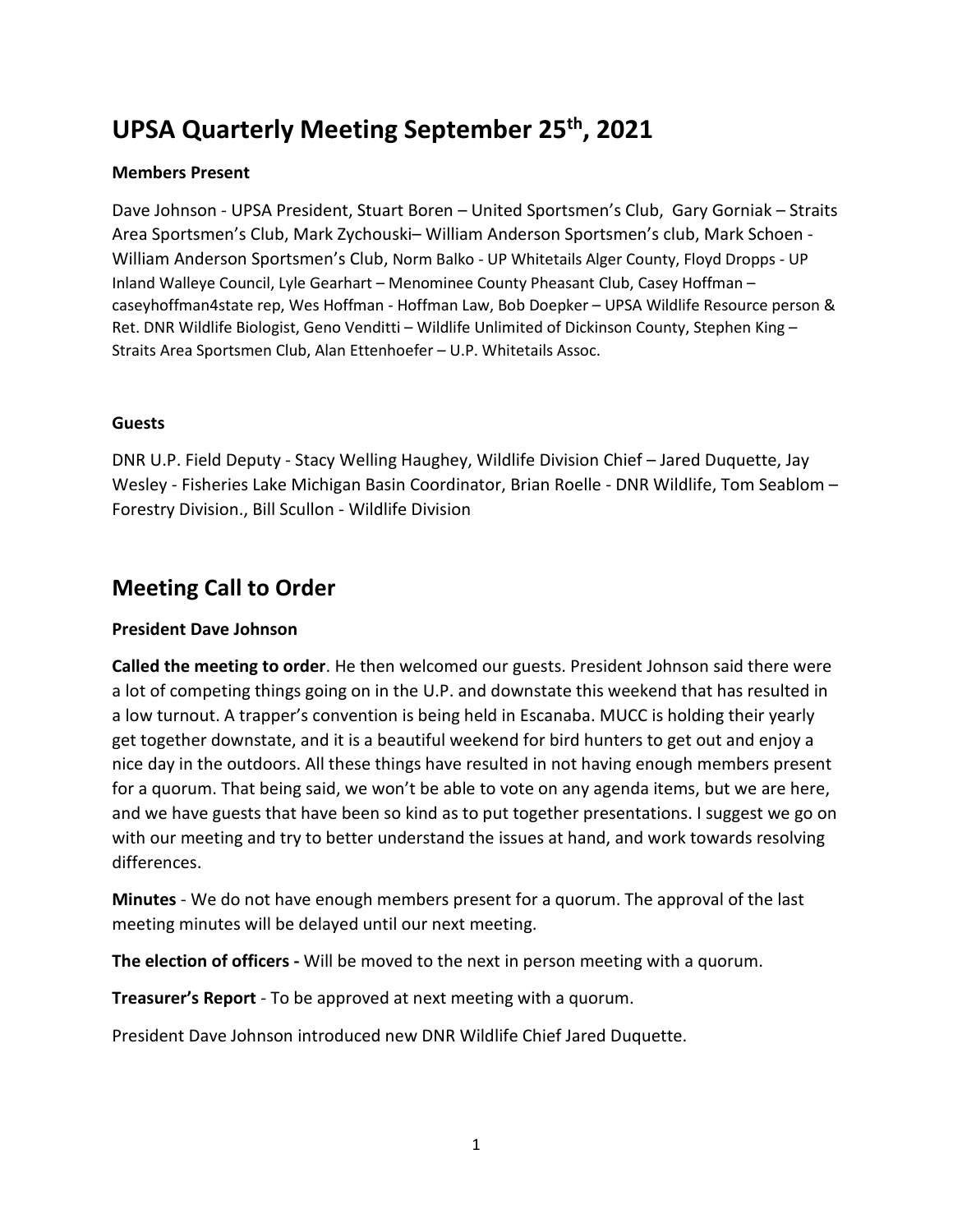**Chief Jared Duquette** -stated he grew up in downstate Michigan. He enjoys outdoor activities including hunting, fishing and kayaking. Things he wants to work on and concerned about include, getting people outside especially with the pandemic, and loss of hunters. How do we increase the number of hunters and increase hunting revenue? Also stated was working to bring partners to the table to enhance efforts to improve habitat projects.

 Chief Duquette additionally stated that he was familiar with the U.P. winter deer survival issues. He worked on the U.P. Predator Prey Studies.

**Wolf Population Estimate** – DNR's Brian Rolle discussed how the DNR estimates the current wolf population. They use two methods in estimating the wolf population. They use occupancy models, and trail cameras.

UPSA Vice President Gary Gorniak and other UPSA members expressed concern about the accuracy of the estimation method. They feel the population estimate is low. Gary indicated that he thought a number of packs were not being included in the wolf population estimate. Gary requested the DNR work with local knowledgeable outdoorsmen to ensure all known wolf packs are include in the DNR tally.

**Deer Hunting forecast and comparison to previous years was given by DNR Wildlife Bill Scullon**– Last year in the U.P 29,800 deer were estimated to have been taken. **T**he archery season take was up 20 % from the previous year. The deer taken in rifle season was down 20%, and the muzzleloader take was up 40 % from the previous year. Of the bucks taken 19% were 1 ½ year old deer.

Predictions and indicators are: More deer should be available this year, anticipate more 1  $\frac{1}{2}$ year old bucks, a decent acorn crop, and a bad apple crop. Midweek opening may affect upcoming stats.

**Deer Winter Survival – DNR's Brian Rolle** - presented a PowerPoint on severe winter weather in the U.P. This led to discussion about baiting and feeding deer. Also discussed were wintering complexes and forestry practices of cutting in deer yards.

Items discussed were:

- A. Everyone agreed bad winters are hard on the deer population
- B. UPSA stressed that CWD has not been found again in the U.P. for a few years. UPSA would like to see the bait ban lifted in the U.P.

## **Forestry**

#### **DNR Forestry Division – Tom Seablom**

The DNR has about 4 million acres in the U.P. It is co-managed for timber, wildlife, and fisheries. Items currently being reviewed or of concern include: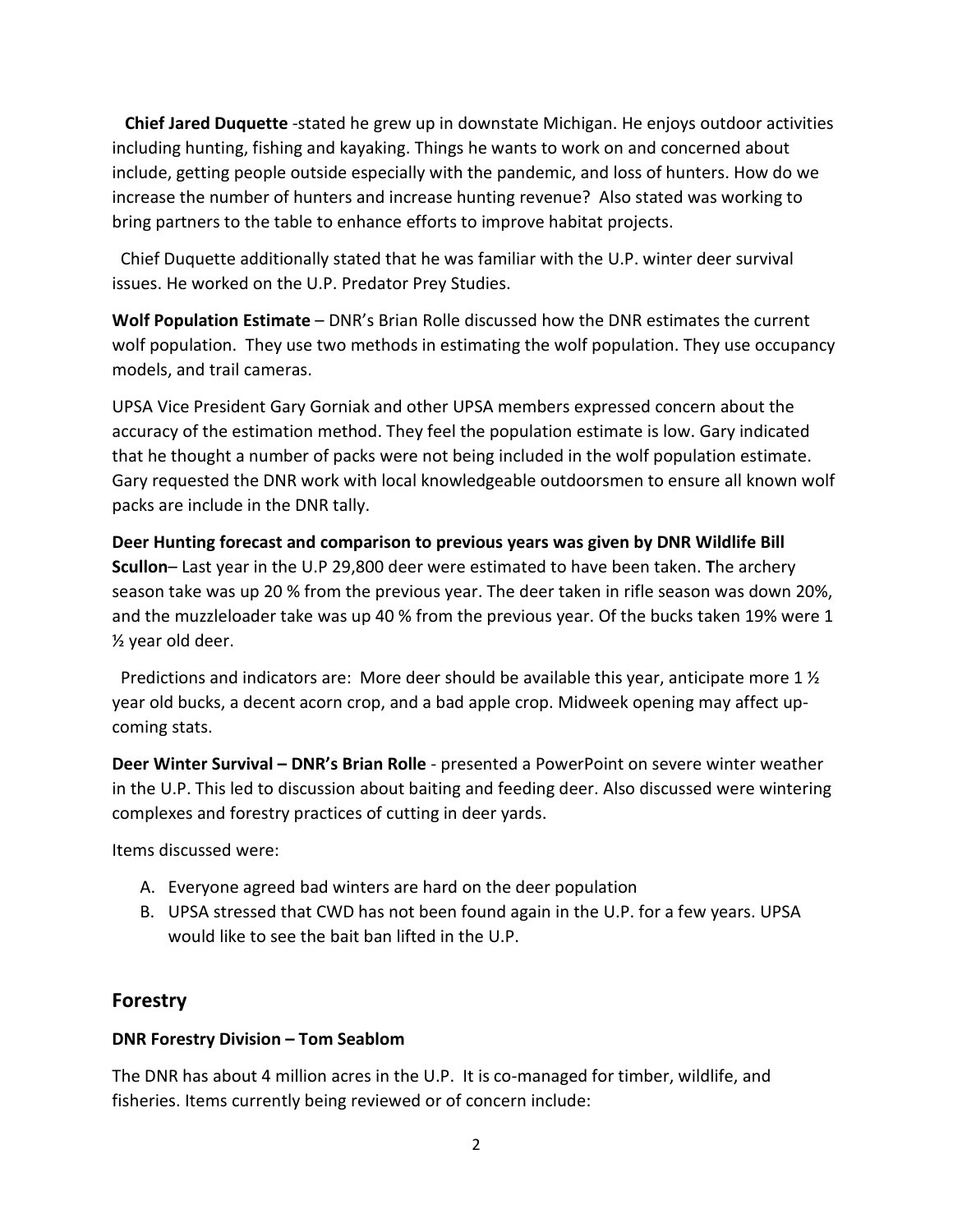- A. Winter Habitat Review
- B. Strip Cutting of sugar maple
- C. Guideline development for oak wilt moving to treating with chemicals
- D. Budworm trying to salvage wood 2008 2021. Natural cycle should be on tail end.

#### **UPSA Forestry Committee and U.P. Habitat Work Group Committee Member - Stuart Borden**

 Having good habitat is critical to have game species flourish. To that end the U.P. Habitat work Group has been working on Habitat Improvement projects. We have been administering grant applications. Gathering information, and determining costs and viability of projects.

 This work is greatly enhanced by the cost sharing of with Safari International and co-operation and support of the Michigan's DNR. Tom Seablom, and Bill Scullon have been especially helpful in the endeavor.

Problems that need to be addressed to enhance the habitat improve are:

A. Commercial Forest Act – Cedar & Renewable Forest Guidelines are not being followed. Cedar and winter complexes are being cut.

#### **Fisheries, DNR & UPSA Fisheries Committee**

Jay Wesley – DNR Fisheries Lake Michigan Basin Coordinator provided an update on fisheries items UPSA has express concerns with. They include:

- A. Walleye Management Plan the plan has been reviewed internally but has not yet been released to the public. UPSA has made extensive comments to this plan and is hoping our comments have been taken into account of the final product.
- B. Northern Pike Five Fish Limit for the entire U.P. UPSA has expressed concerns stating it would like to see the default limit for northern pike changed from a 2 fish over 24 inches to a 5 fish limit with no minimum size. Jay state the DNR was not willing to make this change at this time. He stated individual lakes could be submitted for review and the DNR would look at the feasibility of changing submitted lakes on a case-by-case basis. UPSA's Fishery Committee chairman Floyd Dropps stated they have summitted over 80 lakes for the DNR to review for the U.P., only around 3 or 4 lakes are being reviewed per year. With over 4000 lakes in the U.P. the review will never get completed.

 Jay Wesley said the DNR was looking at modeling to see if it could be used speed up the process and backlog of lakes that would benefit from a five fish daily possession limit. Also looking at if it could provide enough information to determine if all lakes should be changed to a 5 fish limit.